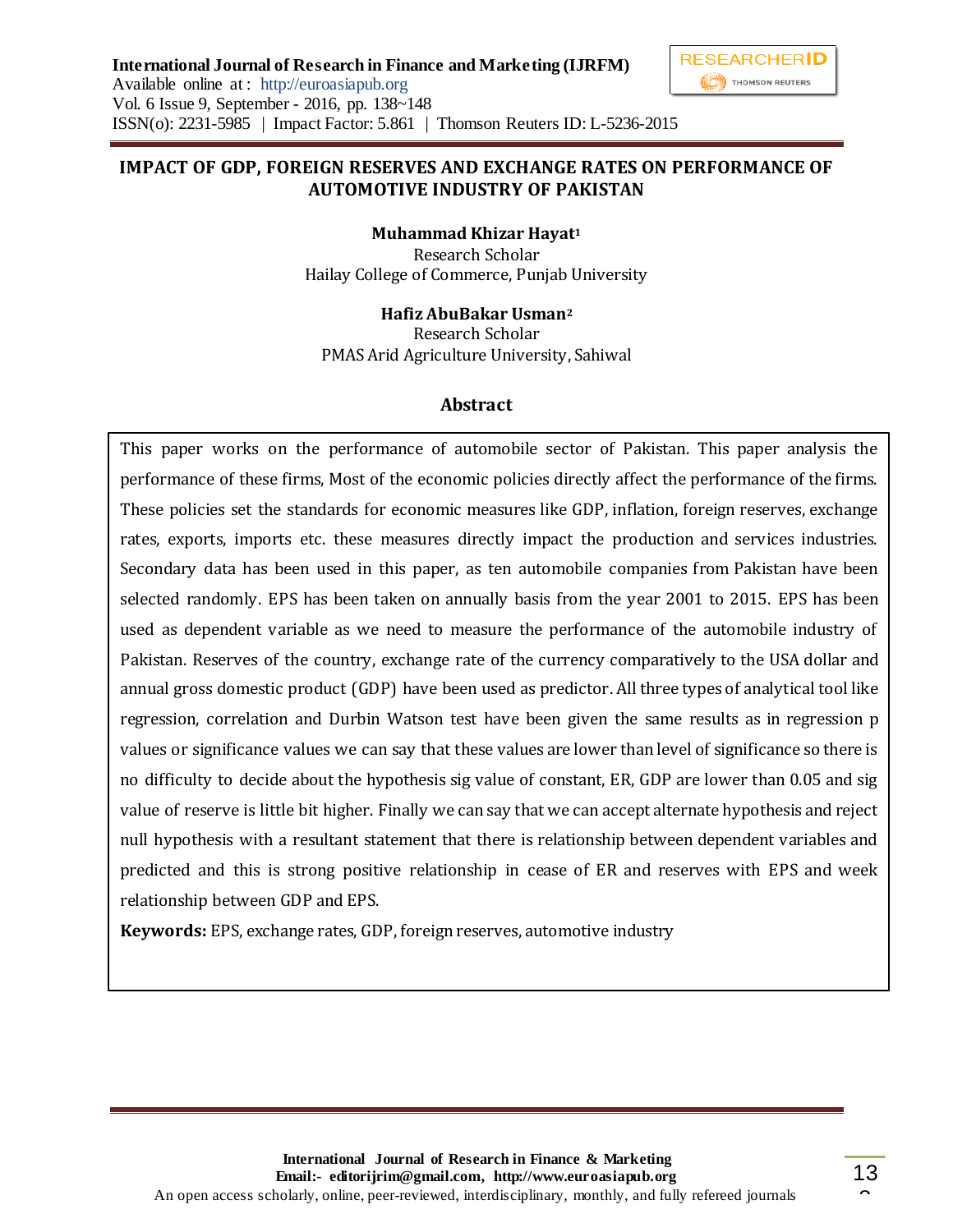#### **Introduction**

Automobile sector of Pakistan consist on different firms of some foreign countries working in Pakistan. Most of the firms transfer their spare parts and these parts are assembled in Pakistan. This paper works on the performance of these firms collectively as automobile sector of Pakistan. This paper analysis the performance of these firms, Most of the economic policies directly affect the performance of the firms. These policies set the standards for economic measures like GDP, inflation, foreign reserves, exchange rates, exports, imports etc. these measures directly impact the production and services industries.

Pakistan Automotive Manufacturers Association Licensed by the Ministry of Commerce, Government of Pakistan under the Trade Organizations Ordinance 2007 and enrolled under the Companies Ordinance 1984 as an organization with constrained obligation.

Normally utilized as a general gage of financial wellbeing for a country, Gross Domestic Product, or GDP can be a gigantic impact on your investment returns. Essentially, GDP is the aggregate sum of administrations and products created in a given nation's outskirts. This incorporates all of private and open utilization, government costs, investments and exports less imports that happen inside a characterized region (Ali, 2014).

As you would expect, this estimation of a country's monetary wellbeing huge affects securities exchange returns. Any noteworthy change in GDP-up or down-as a rule significantly affects the course of the share trading system. For instance, when an economy is solid and developing, it is normal that organizations will report better profit and development. Clearly, these sorts of higher benefits please speculators of all stripes and will push them into values. In the meantime, bring down GDP estimations can have the inverse impact on stock costs as associations endure.

A prime case of this was amid the late Recession. As U.S. Gross domestic product fell and contracted, expansive securities exchange records - like the SPDR 500 S&P - sank to decade lows.

Grasping the wellsprings of exchange rate vacillations and their effects on the economy has been a problem that needs to be addressed for analysts taking after the breakdown of the Bretton Woods framework. Thus, the monetary effects of the level and unpredictability of conversion scale developments are investigated widely utilizing an assortment of observational and hypothetical systems. By and by, we know almost no about how changes in the level and instability of trade rates affect efficiency. In spite of a noteworthy measure of examination created on the impacts of rate of trade developments on speculation, development, and fare performance of firms, investigation on

**International Journal of Research in Finance & Marketing**

 **Email:- editorijrim@gmail.com,** http://www.euroasiapub.org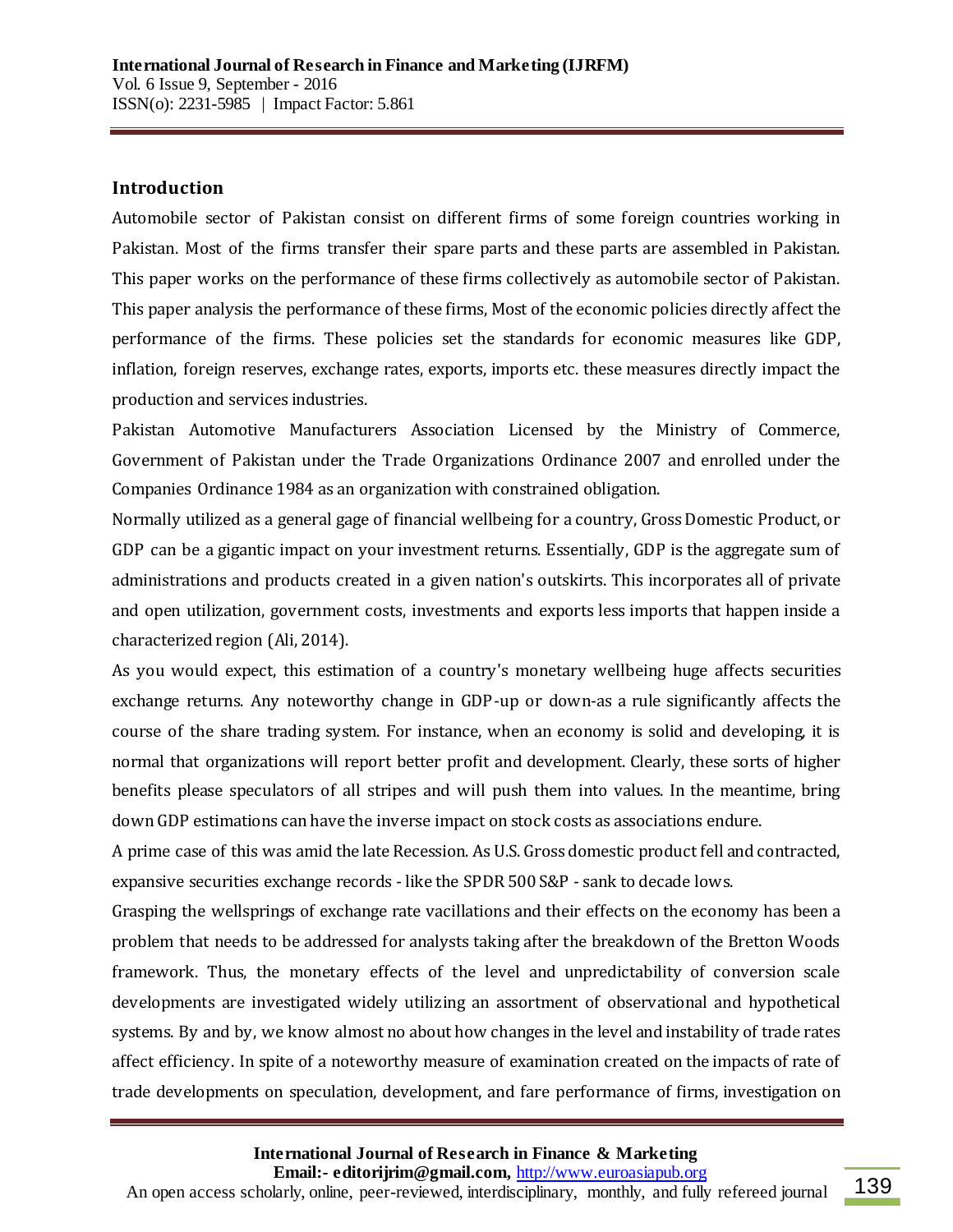firm level profitability has been confined. SPDR 500 S&P - sank to decade lows (Katch, 2015). As a rule, foreign exchange reserves holds comprise of any foreign cash held by an incorporated fiscal power, similar to the U.S. Central bank. Foreign trade holds incorporate outside banknotes, bank stores, securities, treasury bills and other government securities. Informally, the term can likewise include gold stores or IMF reserves. Outside store resources fill an assortment of needs, however are essentially used to give the focal government adaptability and versatility; if one or more coinage crash or turn out to be quickly cheapened, the focal managing an account mechanical assembly has possessions in different monetary forms to help them withstand such markets stuns (Katch, 2015).

### **Objectives of study**

The basic object of the study is to know the relationship between performance of the firm and economic indicators like GDP, exchange rate and reserves of the country. This relationship can explain the strength of these variables with earning per share. In other words it can be seen that which variables is most important to increase the performance of the firm.

#### **Gap statement**

In different nations of the world, a great deal of examination has been finished with the development of economic indicators. Concentrating on this examination there is no work done in this term of office of era by any analyst on Pakistan (from 2001 to 2015), on GDP, exchange rates, reserves and performance of organization.

# **Literature review**

The monetary study of Pakistan 2014-15 (Finance Division Government of Pakistan) in its report expresses that the development in vehicle industry over the world depends vigorously on financial development and accessibility of financing from money related organization at positive terms. The part recorded positive development in autos, LCVs/Jeeps and two/three wheelers amid July-March-2014-15 when contrasted with same time of the former year though the Busses, trucks and tractors saw a decrease in their creation when contrasted with the earlier year (FDGP, 2014). The car division has investigated the fare business sector, for example, 7563 bikes and 64 auto rickshaws were sent out in the last money related year. Be that as it may, 9022 bikes and 72 auto rickshaws have been sent out up to (July-March) 2014-15. The Car/LCV division has likewise traded 359 vehicles and parts worth US \$ 1.58 million in the last monetary year and 397 vehicles and parts worth US \$ 1.66 million in the present year up to (July-March) 2014-15 (SBP, 2014). As indicated by financial overview regardless of minimal development of 0.5% focuses the performance of the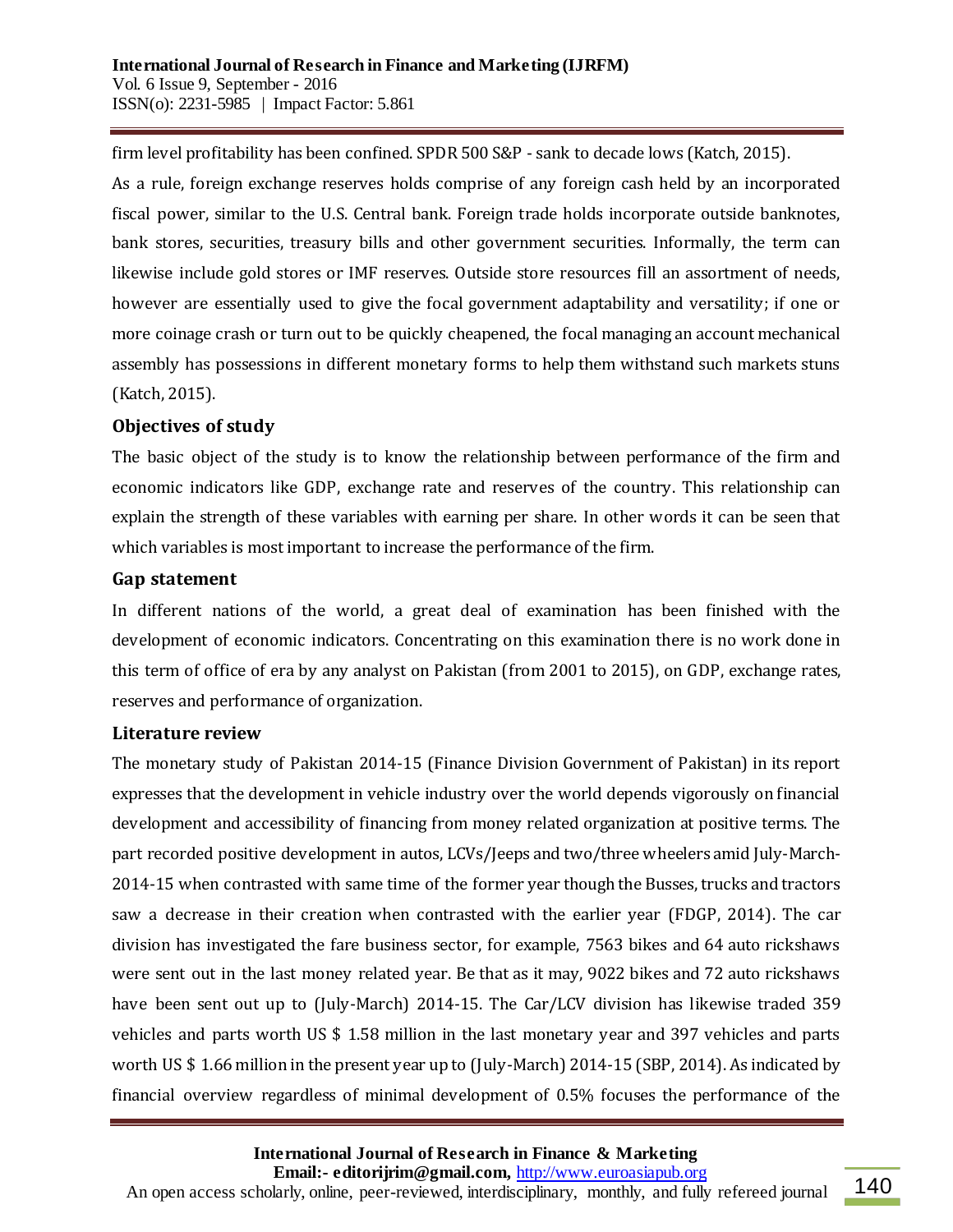vehicle business is influenced by the components like debilitating of interest in the universal and household market, swelling, high info costs, high government part obtaining swarming out accessibility of credit to the private segment and intense vitality deficiencies. Be that as it may, occasions like the phenomenal surges and demolition in production network because of seismic tremor and wave in Japan, aggravated with a general moderate down in the monetary environment, lower GDP development, rising loan fees, constrained credit accessibility for automobile financing, deterioration of the Pak Rupee against real coinage, extraordinary ascent in costs steel and different inputs, expansion, and so on affected the interest adversely (Kamran, 2014).

Aslam (2011) studied the performance of automobile sector of India. He used secondary data from the year 2001 to 2010. He used regression analysis to find out the results. Manufacturing performance is basic to the success of numerous organizations. Better performance leads than the intensity. Keeping in mind the end goal to stay focused; manufacturing organizations should routinely assess their performance. Therefore, it is crucial for assembling organizations to recognize and guarantee great performance in the worldwide rivalry. Performance assessment can be utilized as a part of managing hierarchical change and advancement and to depict and survey the verifiable performance and in addition to set execution focuses for the future. Performance markers don't just portray what has happened; they impact what will happen, as they give data to leader to settle on choices which may influence the future aggressive position of the association. The part of assembling performance markers is to mirror the present condition of assembling circumstance, to screen and control operational proficiency, to drive change program, and to gage the adequacy of assembling choices. Four of the most ordinarily referred to markers to assess producing performance are quality, cost, conveyance, and adaptability (Aslam, 2011).

Micheal (2014) used secondary data from the year 2000 to 2012 using regression analysis to find out the results. Despite the fact that these information are certain from a monetary point of view, there has been a significant increment in the ecological effect produced all through the production network as an aftereffect of the utilization of regular assets and the waste created. The creation of cars devours tremendous measures of characteristic assets and produces gigantic amounts of waste all through the production network (Micheal, 2014).

As indicated by (2003), more than 10,000 things can be utilized as a part of the creation procedure, and changing these things into a vehicle can produce negative effect to the reasonable advancement process, which is referred to in the business environment as the triple primary concern, went for adjusting monetary, ecological, and social improvement. Study used granger causality test and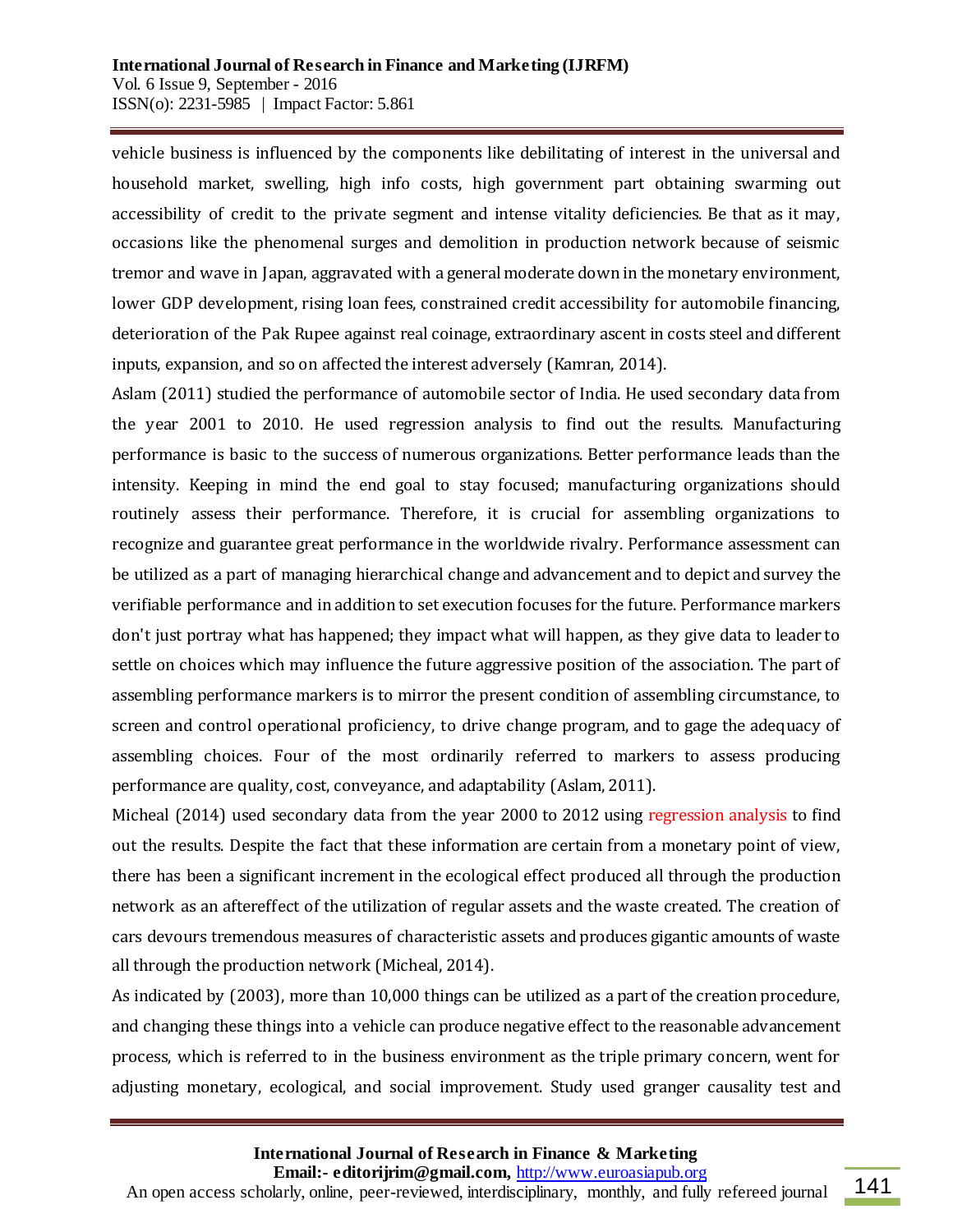correlation analysis for results finding. Data set was used from the year of 1997 to 2003. A large portion of the activities did in the car inventory network organize the era of huge monetary effect for organizations and for society, setting less accentuation on the ecological and social measurements (Karlsson, 2003) ( (Gerrard & Kandlikar, 2007).

Freyssenet (2011) declares that the car business is experiencing a second transformation. This insurgency is constructing generally with respect to the petroleum deficiency and developing needs in enormous urban areas. Accordingly, organizations identified with the car business are looking to create lucrative, ecologically inviting vehicles, particularly because of administrative fines and client request (Freyssenet, 2011) (González, Sarkis, & Adenso-Díaz, 2008; Elmquist & Segrestin, 2009; Seuring, 2010). Study used descriptive statistics, with likert scaling technique on primary data. Other than the ecological effect, social activities completed by organizations can likewise create a noteworthy return, for example, positive corporate picture and monetary increases (Petrini & Pozzebon, 2010).

Seuring (2010) used vector auto regression model. Variables used in the study are EPS, inflation, GDP and foreign exchange reserves in which EPS is dependent There has been a developing enthusiasm for the appropriation of reasonable practices in the car production network and an expansion in the quantity of distributions identified with the cause-and effect connections of such practices; be that as it may, there is an absence of exploration that arranges these practices and in addition an absence of examination on performance measures used to gauge the advantage of such practices. Applying granger causality test, hefty portion of the studies concentrate on exhibiting separated results from particular makers (Seuring, 2010).

Chaharbaghi and Willis (1999) bring up that numerous creators concentrate on talking about hypothetical models of maintainability as opposed to introducing the aftereffects of genuine practices. In this sense, this article means to distinguish the principle hones and maintainable performance measures in the car segment. This article is used vector auto regression model. Variables used in the study are EPS, inflation, GDP and foreign exchange reserves in which EPS is dependent. Results showed that EPS is directly proportional to inflation and inversely proportional to the GDP and foreign exchange reserves. At long last, the conclusions from the examination are accounted for and recommendations for future work are given (Chaharbaghi & Willis, 1999).

### **Research Methodology**

Secondary data has been used in this paper, as ten automobile companies from Pakistan have been selected randomly. EPS has been taken on annually basis from the year 2001 to 2015. Than the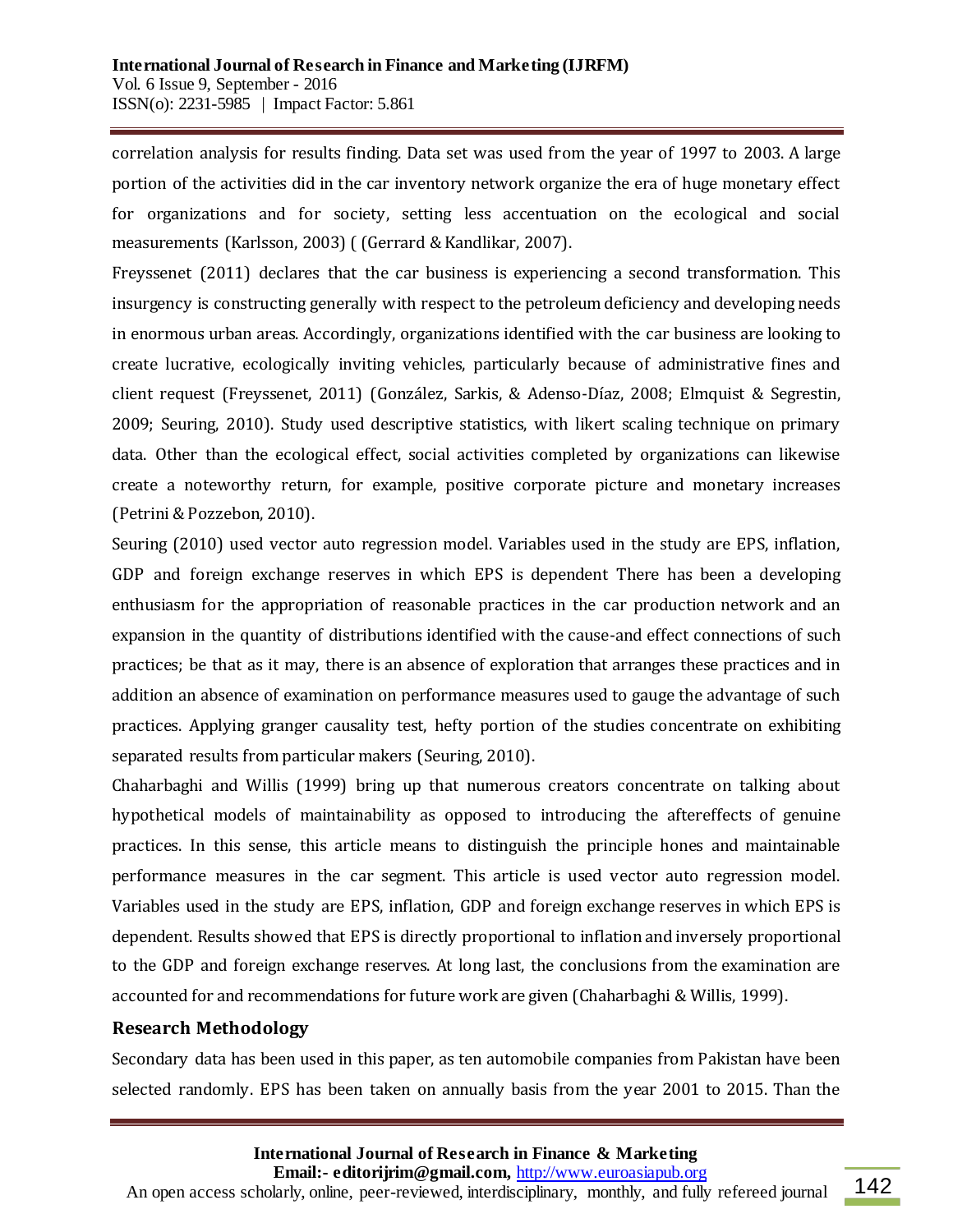average of these ten companies' EPS has been calculated. Finally this average has been used as dependent variables. Research data of the variables has been taken on annual basis.

# **Types of variable used**

EPS has been used as dependent variable as we need to measure the performance of the automobile industry of Pakistan name of the companies has been listed in appendix.

Reserves of the country, exchange rate of the currency comparatively to the USA dollar and annual gross domestic product (GDP) have been used as predictor.

# **Hypothesis**

 $H<sub>0</sub>=$  there is no relationship exist between dependent and predictor variables

 $H_1$ = Relationship exist between dependent and predictor variables

# **Model summery**

Linear regression has been applied to this paper as (Aslam (2011) and Micheal (2014) studied the regression to find out the results of the study. The equation of the regression builds as given

 $Y = a + bx_1 + bx_2 + bx_3 + \mu$  $Y = FPS$  $x_1$ =Exchange rate  $x_2 = GDP$  $x_3$ =Reserves a=alpha b= slope µ= regression residual

Applying regression in SPSS this paper examined the results of the regression, Durbin Watson test, and correlation analysis.

To study the relationship of the variables all these three analysis tolls would be compared after completing results.

Using above methods and techniques relationship/interdependence of the variables would be studied.

# **Analysis**

Analyzing the descriptive statistics, here it could be seen that mean and standard deviation has been calculated. The average of the EPS resulted near 20.05 that means automobile companies in Pakistan earn about 20 rupees per share annually. Exchange rate fluctuated since the independence of the Pakistan but the average of the exchange rate remains near 76.04 rupees per dollar since last

**International Journal of Research in Finance & Marketing**

 **Email:- editorijrim@gmail.com,** http://www.euroasiapub.org

An open access scholarly, online, peer-reviewed, interdisciplinary, monthly, and fully refereed journal 143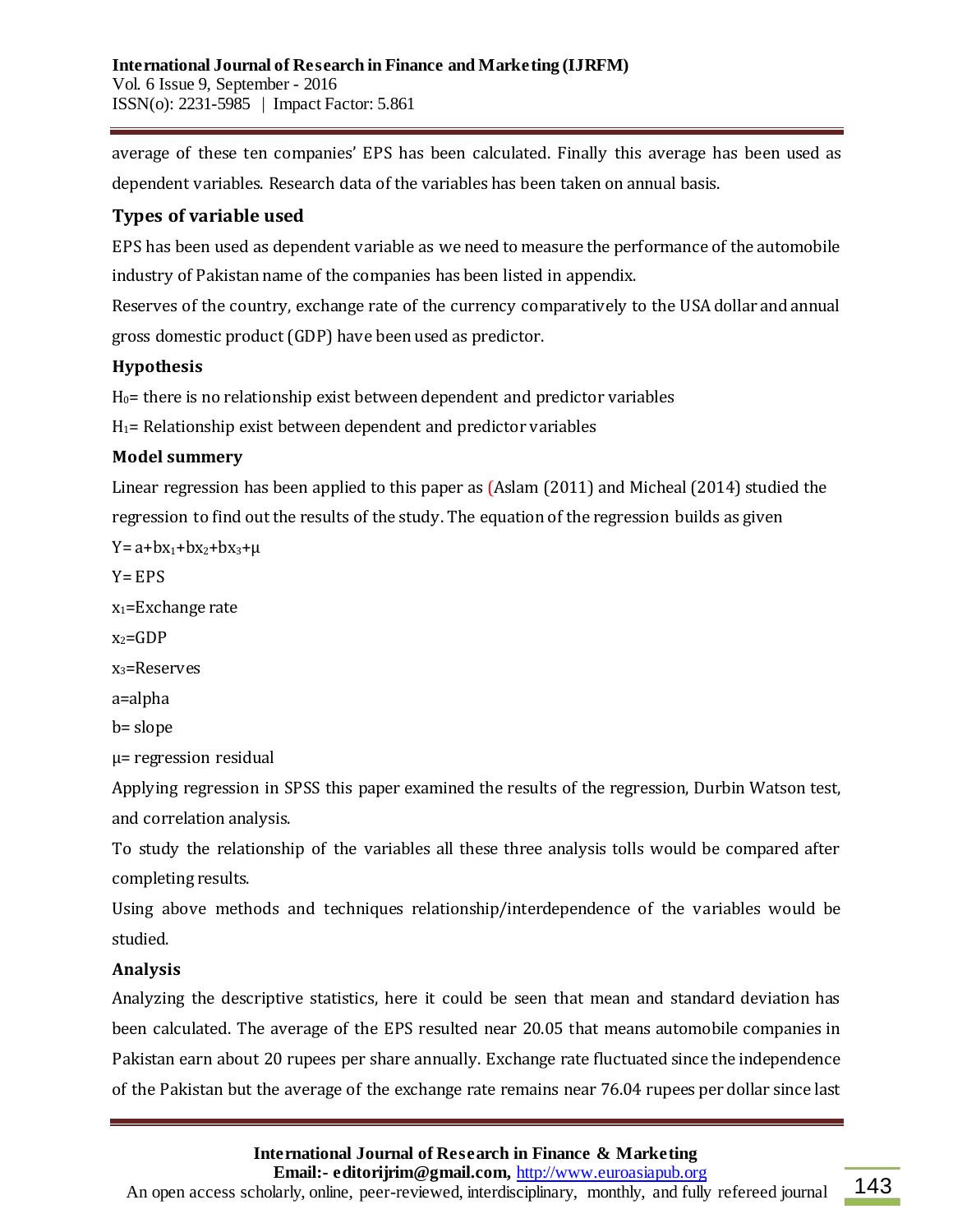fifteen years. DPS on annual basis remains near 4.20% and reserves of the country 34,272 thousand dollars of Pakistan.

| <b>Descriptive Statistics</b> |            |             |    |  |  |  |
|-------------------------------|------------|-------------|----|--|--|--|
| Std. Deviation<br>Mean        |            |             |    |  |  |  |
| <b>EPS</b>                    | 20.054933  | 9.0956861   | 15 |  |  |  |
| l ER                          | 76.049114  | 17.7768590  | 15 |  |  |  |
| <b>GDP</b> (Annual            | 4.209224   | 1.9308579   | 15 |  |  |  |
| $\%$ )                        |            |             |    |  |  |  |
| Reserves                      | 1257274738 | 4197144526. | 15 |  |  |  |
|                               | 5.734272   | 9763640     |    |  |  |  |

Now going towards the results of first statistic tool and that is correlation analysis, correlation analysis directly studies the relationship of the variables, here the most importance relationship exist between EPS and other variables.

Correlation between exchange rates and EPS valued 0.67 that indicates positive relationship, in other words it means increasing the exchange rate of the currency would increase the earning per share of the automobile companies in Pakistan. This indicates that this paper reject the null hypothesis and accept alternate hypothesis. Same results have been seen on reserves of the country and GDP but the value of relationship between GDP and EPS of the companies is 0.29 that means weak positive relation. On the other hand the relationship between reserves and EPS is strong up to the value of 0.66, so here can accept alternate hypothesis saying that positive relationship exist between EPS and predictor variables. The values of significance accept the alternate hypothesis in case of exchange rate and reserves as it remain near zero in both cases but increase of GDP it is on upper limit from 0.05.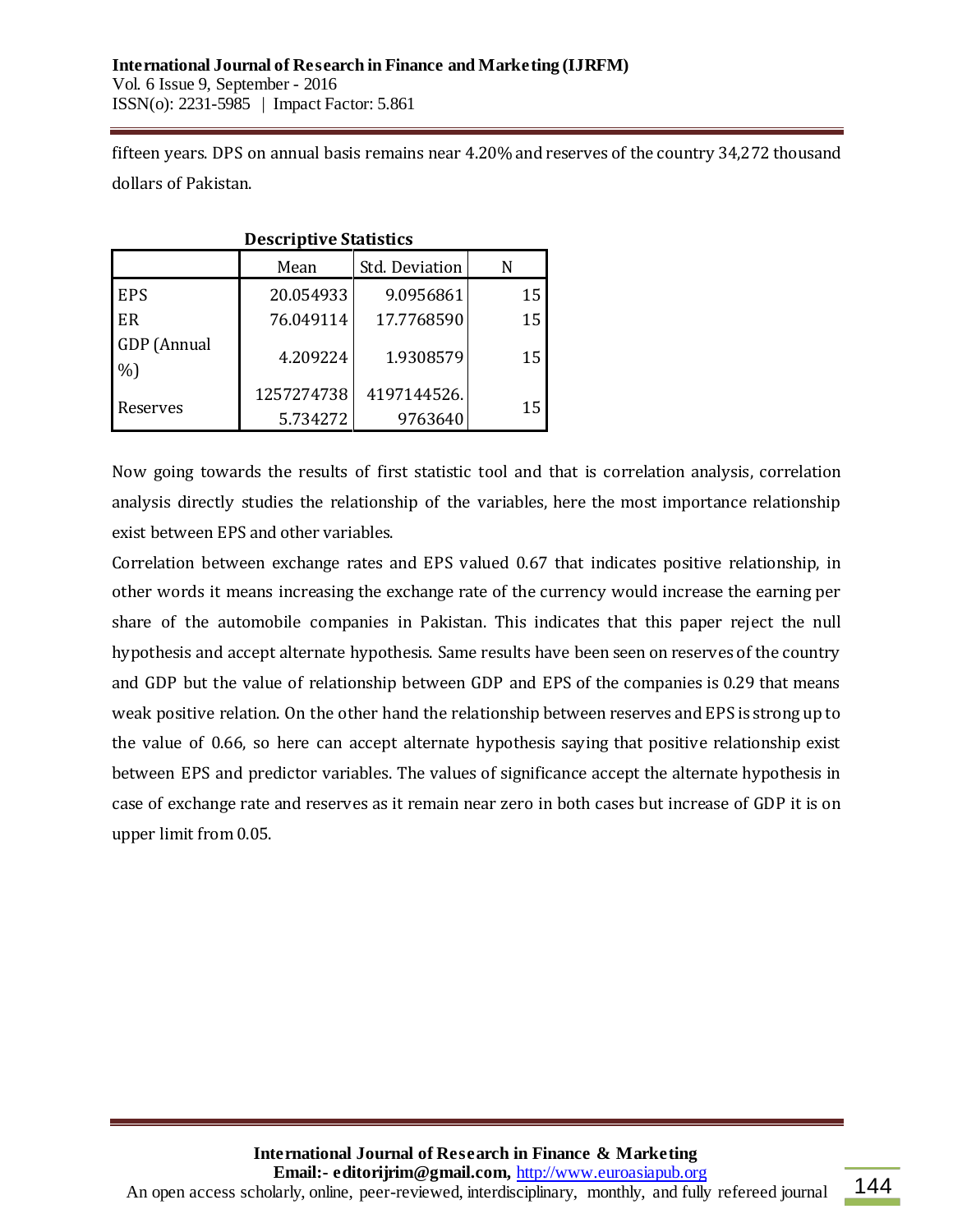# **International Journal of Research in Finance and Marketing (IJRFM)**

Vol. 6 Issue 9, September - 2016 ISSN(o): 2231-5985 | Impact Factor: 5.861

| <b>Correlations</b>        |                |            |        |                      |          |  |  |
|----------------------------|----------------|------------|--------|----------------------|----------|--|--|
|                            |                | <b>EPS</b> | ER     | GDP (Annual<br>$%$ ) | Reserves |  |  |
|                            | <b>EPS</b>     | 1.000      | .665   | .298                 | .658     |  |  |
| <b>Pearson Correlation</b> | ER             | .665       | 1.000  | $-229$               | .435     |  |  |
|                            | GDP (Annual %) | .298       | $-229$ | 1.000                | .093     |  |  |
|                            | Reserves       | .658       | .435   | .093                 | 1.000    |  |  |
|                            | <b>EPS</b>     |            | .003   | .140                 | .004     |  |  |
| Sig. (1-tailed)            | ER             | .003       |        | .206                 | .053     |  |  |
|                            | GDP (Annual %) | .140       | .206   |                      | .370     |  |  |
|                            | Reserves       | .004       | .053   | .370                 |          |  |  |
| $\mathbf N$                | <b>EPS</b>     | 15         | 15     | 15                   | 15       |  |  |
|                            | ER             | 15         | 15     | 15                   | 15       |  |  |
|                            | GDP (Annual %) | 15         | 15     | 15                   | 15       |  |  |
|                            | Reserves       | 15         | 15     | 15                   | 15       |  |  |

#### **Variables Entered/Removed<sup>a</sup>**

| Model | Variables                          | Variables | Method |
|-------|------------------------------------|-----------|--------|
|       | Entered                            | Removed   |        |
|       | Reserves,<br>GDP (Annual<br>. E.Rb |           | Enter  |

a. Dependent Variable: EPS

b. All requested variables entered.

#### **Model Summary<sup>b</sup>**

| Model | R     | R Square | Adjusted R | Std. Error of | Durbin- |  |
|-------|-------|----------|------------|---------------|---------|--|
|       |       |          | Square     | the Estimate  | Watson  |  |
|       | .870ª | 756      | .690       | 5.0638182     | 1.638   |  |

a. Predictors: (Constant), Reserves, GDP (Annual %), ER

b. Dependent Variable: EPS

The above model summary explains the values of R squire and adjusted R squire. Interpreting these values we can see that the values of R squire and adjusted R squire are 0.76 and 0.69 respectively. It's good to have the values above 60% that means the variations are explained. On other hand the difference between these two values should be minimum that means regression line best fit to the

**International Journal of Research in Finance & Marketing**

 **Email:- editorijrim@gmail.com,** http://www.euroasiapub.org

An open access scholarly, online, peer-reviewed, interdisciplinary, monthly, and fully refereed journal 145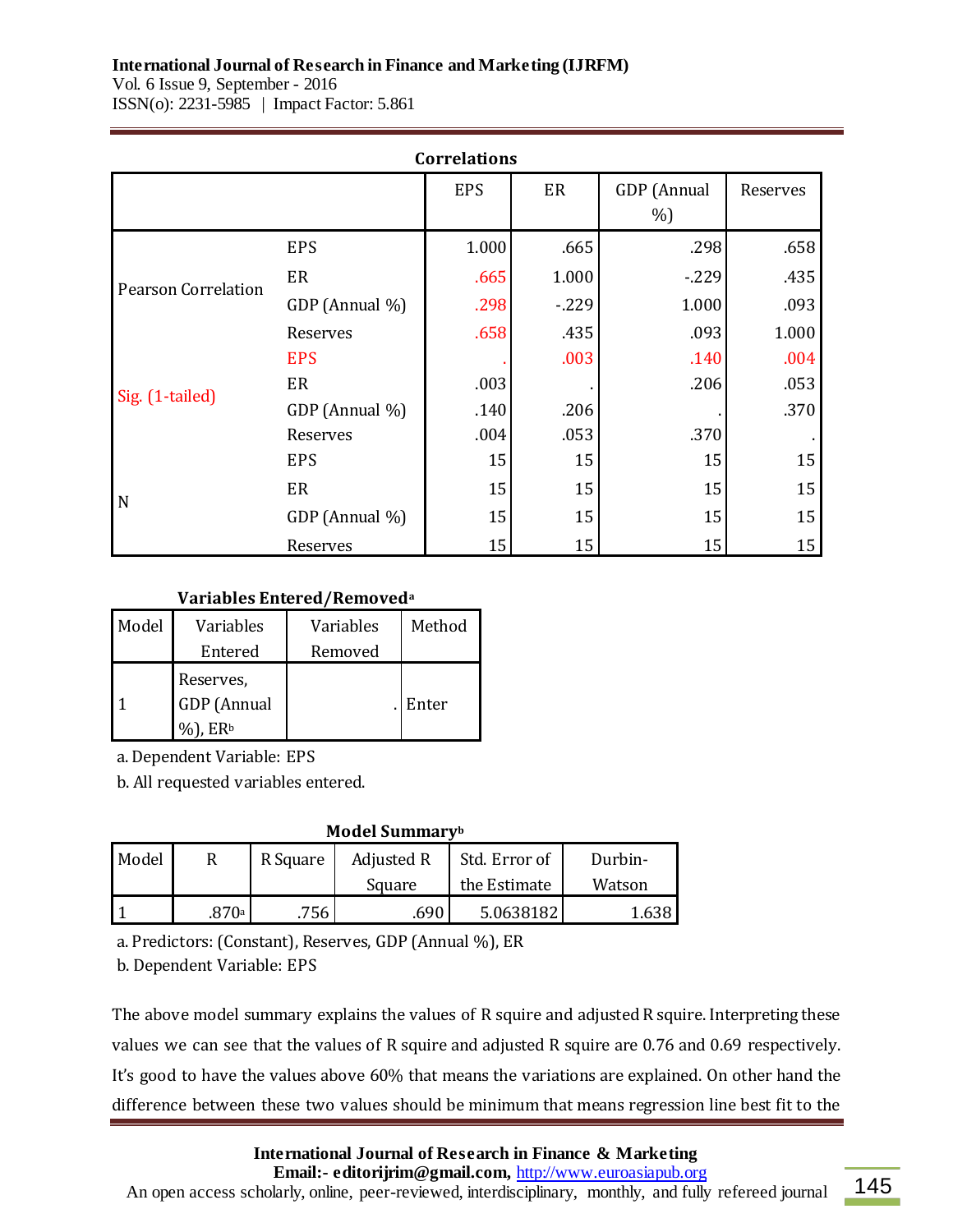model. The value of Durbin Watson shows that the relationship is positive as it resulted 1.63 in other words from 0 to 2.0.

| <b>ANOVA</b> <sup>a</sup> |            |          |    |             |        |                   |  |
|---------------------------|------------|----------|----|-------------|--------|-------------------|--|
| Model                     |            | Sum of   | Df | Mean Square | F      | Sig.              |  |
|                           |            | Squares  |    |             |        |                   |  |
|                           | Regression | 876.176  | 3  | 292.059     | 11.390 | .001 <sub>b</sub> |  |
|                           | Residual   | 282.065  | 11 | 25.642      |        |                   |  |
|                           | Total      | 1158.241 | 14 |             |        |                   |  |

a. Dependent Variable: EPS

b. Predictors: (Constant), Reserves, GDP (Annual %), ER

Here we can see the values of F significance that is near to zero. It means the probability of by chance results is zero. In other words we can say that results are not by chance.

| uvumuu       |                  |                |              |              |          |      |  |
|--------------|------------------|----------------|--------------|--------------|----------|------|--|
| Model        |                  | Unstandardized |              | Standardized | t        | Sig. |  |
|              |                  |                | Coefficients | Coefficients |          |      |  |
|              |                  | B              | Std. Error   | Beta         |          |      |  |
|              | (Constant)       | $-21.102$      | 7.423        |              | $-2.843$ | .016 |  |
|              | ER               | .307           | .089         | .601         | 3.469    | .005 |  |
| $\mathbf{1}$ | GDP (Annual<br>% | 1.895          | .738         | .402         | 2.568    | .026 |  |
|              | Reserves         | 7.793E-010     | .000         | .360         | 2.123    | .057 |  |

**Coefficients<sup>a</sup>**

a. Dependent Variable: EPS

Analyzing the values of coefficients, the values of standard errors are under control. Now deciding abut p values or significance values we can say that these values are lower than level of significance so there is no difficulty to decide about the hypothesis sig value of constant, ER, GDP are lower than 0.05 and sig value of reserve is little bit higher. Finally we can say that we can accept alternate hypothesis and reject null hypothesis with a resultant statement that there is relationship between dependent variables and predicted and this is strong positive relationship in cease of ER and reserves with EPS and week relationship between GDP and EPS.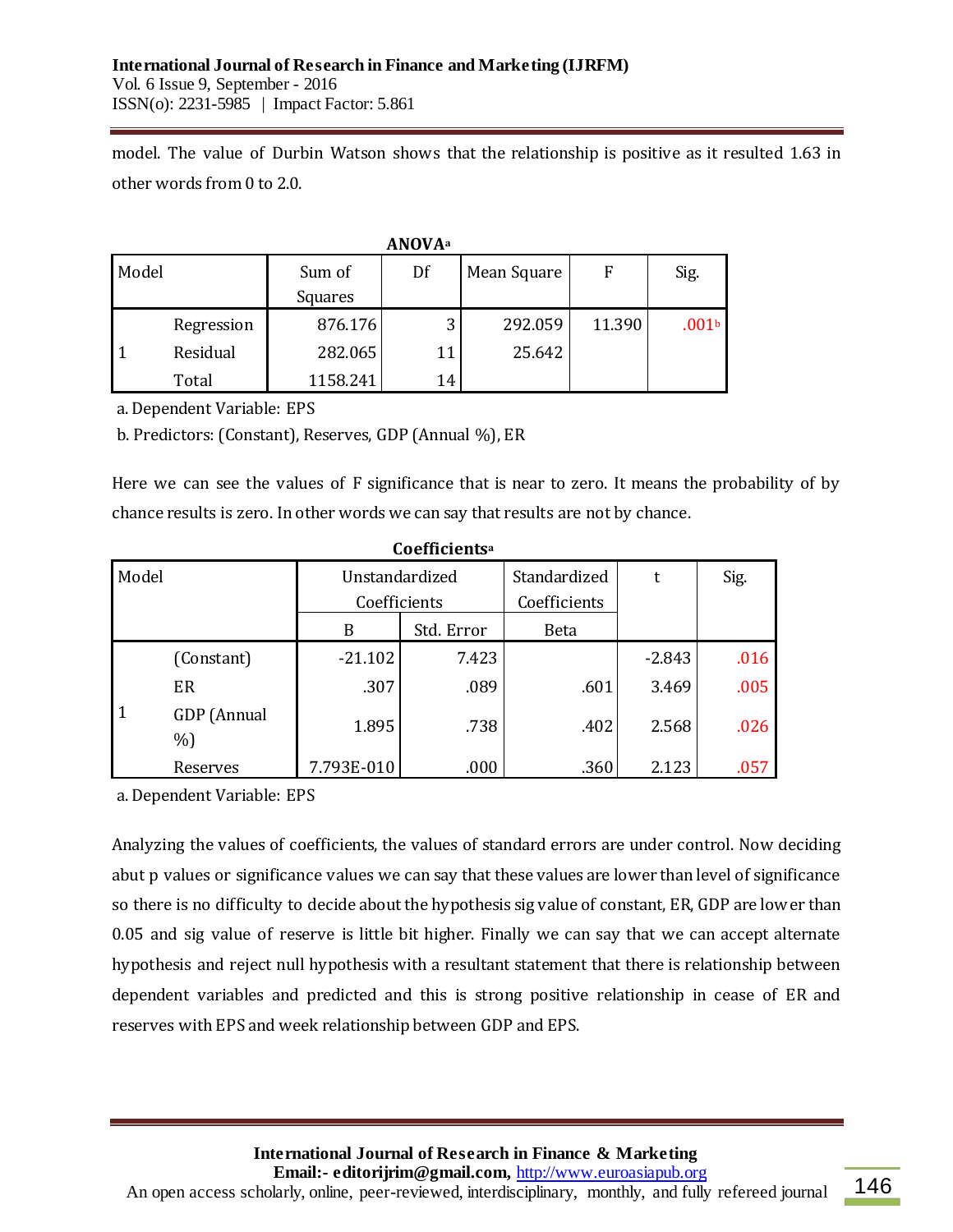## **Conclusion**

All three types of analytical tool like regression, correlation and Durbin Watson test have been given the same results as in regression p values or significance values we can say that these values are lower than level of significance so there is no difficulty to decide about the hypothesis sig value of constant, ER, GDP are lower than 0.05 and sig value of reserve is little bit higher. Finally we can say that we can accept alternate hypothesis and reject null hypothesis with a resultant statement that there is relationship between dependent variables and predicted and this is strong positive relationship in cease of ER and reserves with EPS and week relationship between GDP and EPS. In case of correlation all three predictor variables are positively correlated with dependent variable and the values of Durbin Watson is also lower than 2.0. This indicates that this paper reject the null hypothesis and accept alternate hypothesis. Research further suggests investigating the relationship of ER, reserves and GDP with ROI, ROE and stock market index movements.

#### **Bibliography**

- 1. Ali, I. (2014). *Gross domestic production of Pakistan.*
- 2. Aslam, M. (2011). New Indexes of Coincident and Leading Economic Indicators. *AJRM* , 11- 25.
- 3. Chaharbaghi, C., & Willis, &. J. (1999). Economic indicators and performance of automobile firms. *Globaal journal* , 65-72.
- 4. Elmquist, S., & Segrestin, &. A. (2009). Sustainable development through innovative design: Lessons from the KCP method experimented with an automotive firm. *Int. J. of Automotive tech and mgt.* , 45-55.
- 5. FDGP. (2014). The monetary study of Pakistan 2014-15 Finance Division Government of Pakistan (FDGP).
- 6. Freyssenet, H. (2011). Automobile production in the world. *Journal of Advances in Management research* , 12-22.
- 7. Gerrard, F., & Kandlikar, S. (2007). Growth in automotive industrial production . *International Journal of Production Economics* , 50-62.
- 8. González, P., Sarkis, J., & Adenso-Díaz, &. B. (2008). Environmental management system certification and its influence on corporate practices: Evidence from the automotive industry. *International Journal of Operations & Production management* , 102-109.
- 9. Kamran. (2014). Exchange rates and exports of Pakistan. *IJRFM* , 23-29.

 **Email:- editorijrim@gmail.com,** http://www.euroasiapub.org